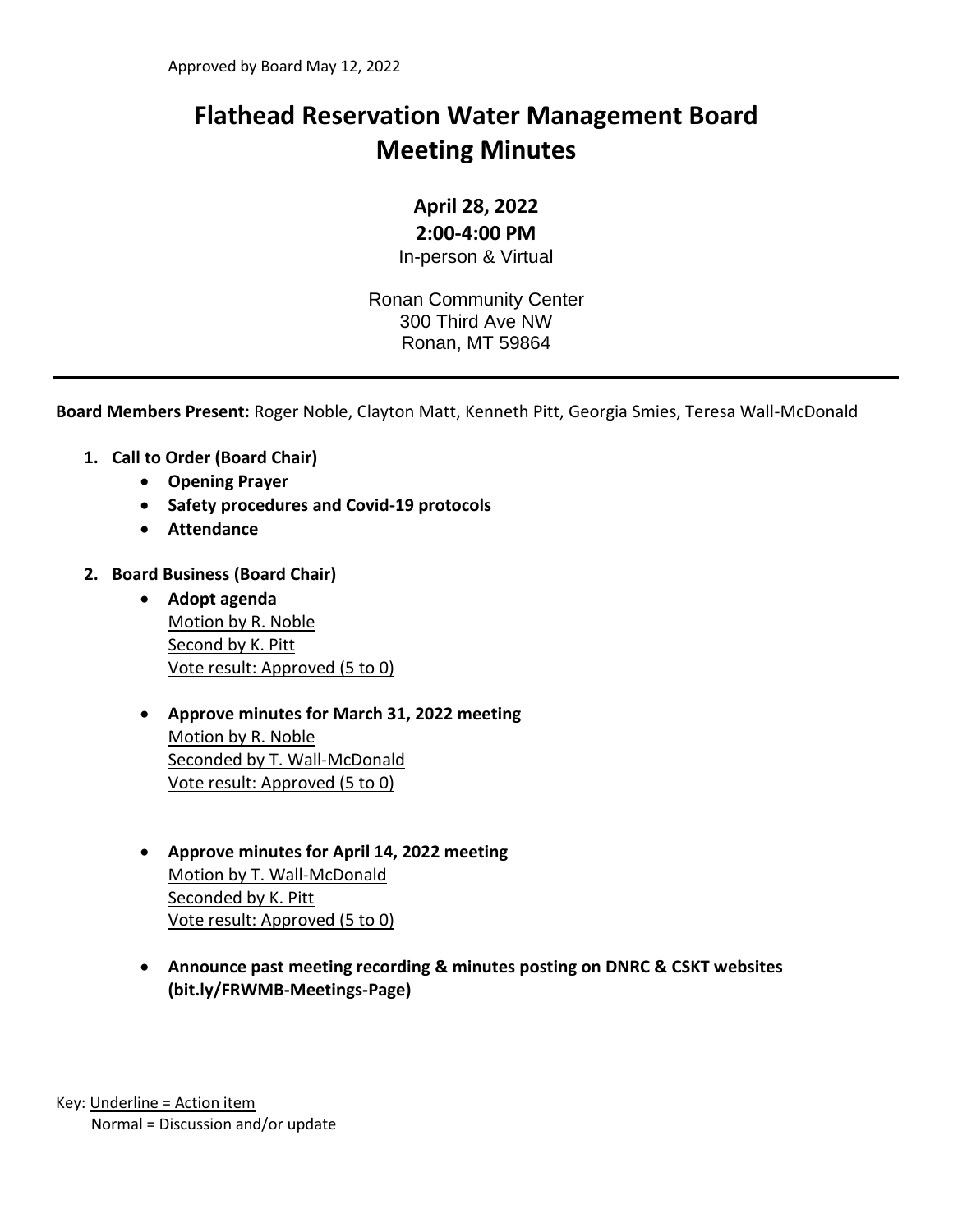- **Interim Process for Domestic Allowance proposal (Interim Process Work Group)**
	- **Domestic Allowance process, forms, and flowchart (DNRC-Ethan Mace)**
		- Documents presented and considered:
			- 1. 2022-04 60DF-A C-C Checklist (DRAFT 01)
			- 2. 2022-04 Domestic Allowance Interim Process Flowchart (DRAFT 03)
			- 3. 2022-04 Form Interim DA PT\_A Approval (DRAFT 08)
			- 4. 2022-04 FWMB Response Letter Form 60DF-A (DRAFT 08)
			- 5. 2022-04 Interim DA PT\_B (DRAFT 08)
		- E. Mace described the proposed interim process for individual and shared domestic allowances as shown in the documents presented. The work group, consisting of three Board members and CSKT and DNRC staff, developed this proposal after discussing the interim process at length. E. Mace specified that applications must be processed within 30 days, or they will be deemed approved as provided for in the Compact. The work group recommends the Board plan to meet every two weeks to process applications in a timely manner. He added that CSKT and DNRC staff would be available to meet with prospective applicants before they applied.
		- T.Wall-McDonald asked about the consequences for applicants that used more water than allowed by the Compact. E. Mace clarified that the Board will have to decide how to proceed in these cases. They could encourage the applicant to change the use and consider enforcement actions.
		- E. Mace described how the interim process proposal would consider four categories of applicants:
			- 1. Have not developed individual or shared wells
				- Included for processing
			- 2. Developed individual or shared wells after the Effective Date and before an interim process opened
				- Included for processing
			- 3. Developed individuals or shared wells before Effective Date and have not registered
				- Applicant's information collected, but applications would not be processed.
			- 4. Applicant seeking water uses not included in the interim process.
				- Not included in the interim process and applications returned.
		- E. Mace explained that the work group recommends including Category 2 because they did not have a regulatory process after the Effective Date and before an interim process is established. People may have been on a drillers list for some time and drillers only got to their well after the Effective Date. There are other people who did not know when the Effective Date occurred or how it changed the process of getting approval for domestic allowances. He pointed out that pre-Compact DNRC 602 applications do not require pre-approval in contrast to as the post Effective Date Ordinance rules. R. Noble added that the work group wanted to encourage people to get into the system to improve communication and compliance.

# Key: Underline = Action item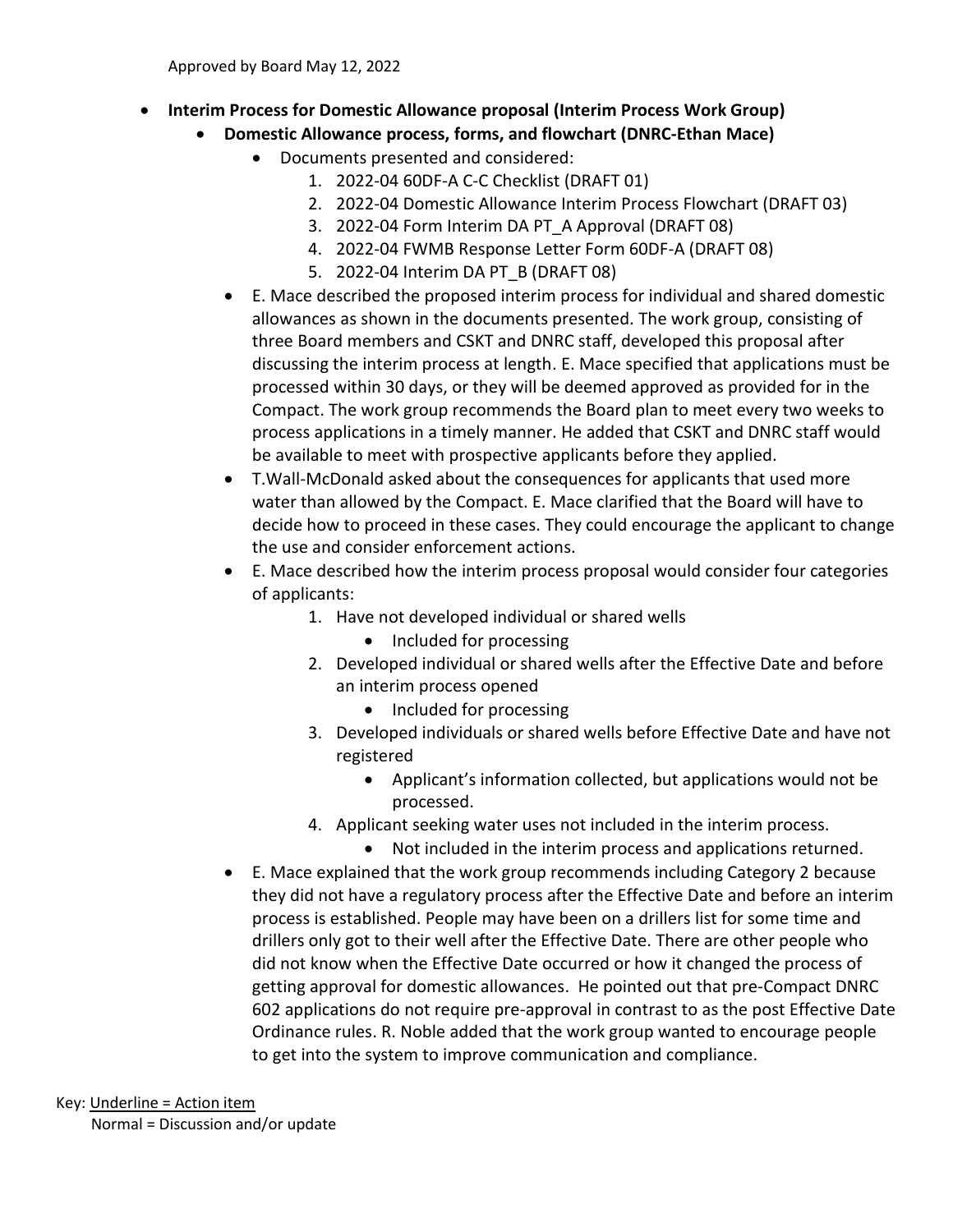- The Board discussed whether to include Category 2 in the interim process at length and raised the following considerations:
	- Fairness. There are a bunch of people in Category 1 that waited. Is it fair to the people who waited if the Board includes Category 2? There would be no consequences for the people who did not wait. The moral aspects of treating the two categories the same when some people waited to do the right thing. Alternatively, there was no process in place for Category 2 so it may not be fair to leave them out of the interim process. There was no process in place for Category 2 to comply with.
	- The impact on staff capacity. M. Schlichting said 4 staff would be available to put some of their time into processing applications. E. Mace said including both Category 1 and 2 would be quicker to process, because it would be more straightforward. He said it would be more complicated to separate the two groups.
	- There are a variety of reasons someone may have drilled after the Effective Date. Would the Board have time and capacity for fact finding as to whether someone had a good reason to drill?
	- Positive impacts of including Category 2. This process encourages people to get into the water rights system and into compliance. Once people turn in applications the Board will know whether these wells are within Ordinance guidelines. Right now, the regulatory body does not know if the wells are within Ordinance guidelines. Success may be defined as the number of people that are in compliance with the Ordinance.
	- Size of domestic allowances. These domestic allowances are small appropriations in comparison to other uses the Office of the Engineer will consider in the future.
	- Timeline challenges. The Compact created a new regulatory system on September 17, 2021, but the Board overseeing this regulatory system was not fully formed until February 2022 and the Office of the Engineer is not yet established. The ordinance does not clarify how Category 2 fits in to these timelines.
	- How the State handles people who are out of compliance. E. Mace said the state focuses on getting people into compliance.
	- People may not understand the requirements of the regulatory system established by the Compact and how it differs from the system in other parts of Montana.
	- How to prioritize the processing of applications in Category 1 over applications in Category 2.
	- The number of potential applicants in Category 1 and Category 2 is unknown. A large number of applications would be challenging to process within the 30-day timeline.
	- The need to get an interim process moving forward as quickly as possible.
	- Requiring applicants in Category 2 to apply within a limited number of days before facing possible enforcement action.

#### Key: Underline = Action item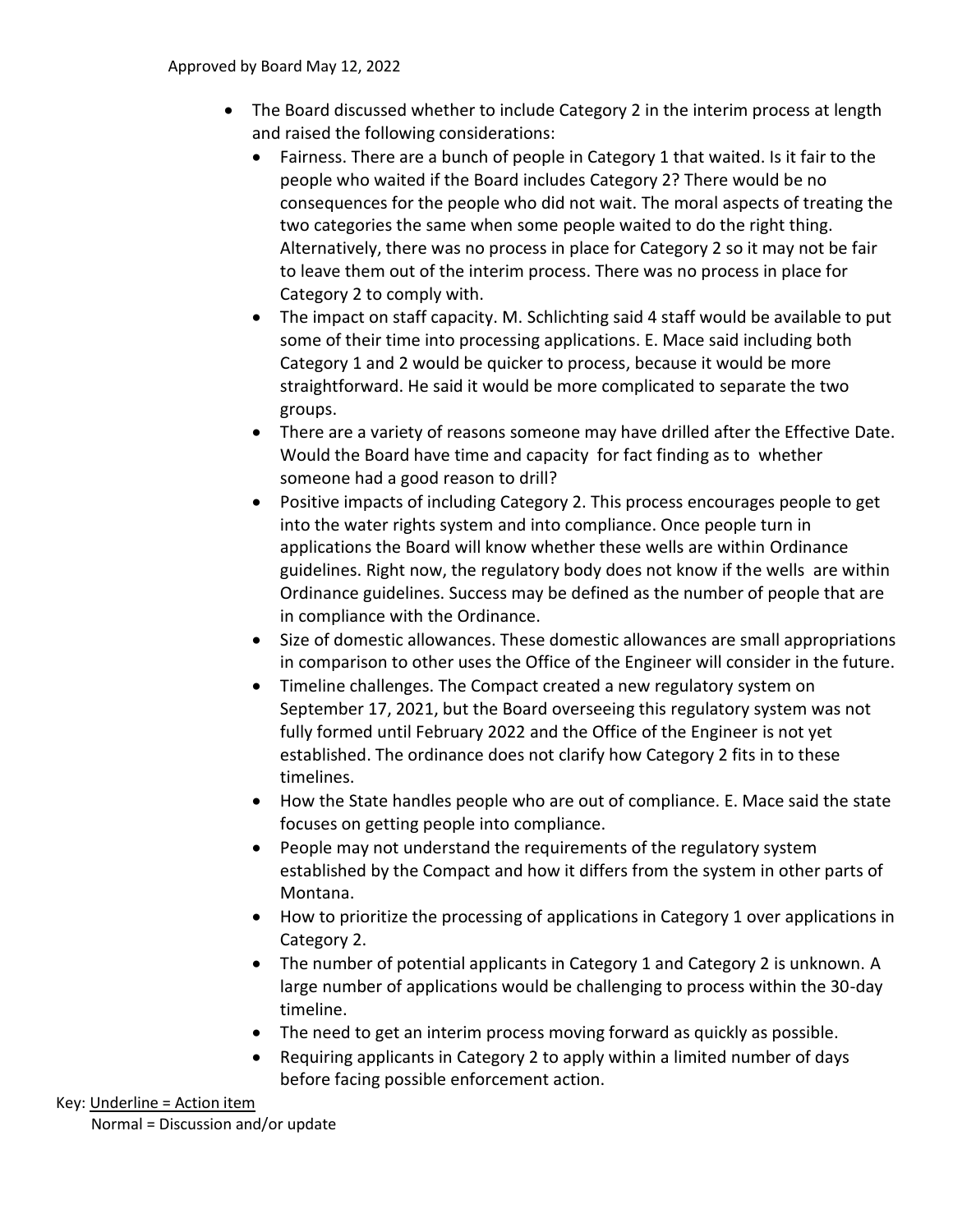• The Board also discussed when the interim process could begin. E. Mace said the documents presented today will need to be finalized. Several administrative pieces will need to be in place. The Board, CSKT, and DNRC will need to sign an MOU. A public outreach plan needs to be developed. Melissa Schlichting (CSKT staff) said the process could open on May 15<sup>th</sup> at the earliest, but that timeline may not be realistic.

## **Public Comment:**

- Bud Gillin: I am the Operations Manager for CSKT Housing Program: We have 18 wells we are sitting on waiting for a process. A few people have homes built. They have incurred interest rate hikes waiting. The ability to drill wells impacts our budgets today and our future budgets. I implore you to come to an agreement so we can move this process along. It's going to take a year and a half to drill these wells. We need your help.
- Christopher Chavasse: Is the 2.4 limit for all 4 categories?
	- E. Mace clarified that the 2.4 acre feet limit is for Category 1 and 2. The Board will need to determine the limit for Category 3. People in Category 4 have different requirements.
- John Westleigh: I want to address fairness issue. I have not drilled. I have been waiting. Some drillers have been willing to drill if I exempt the well driller from responsibility. I am following the process. I would hate to be waiting, because staff is overwhelmed with applications from people who already drilled and didn't have permission.
- Dave Bick : I'm owner of Ace Drilling. You are talking about compliance to a process for a process that isn't in compliance. Someone couldn't comply because there was not a process. There isn't a process for these people. There is one part of the process that is there and that is that the compact says all well drilling has to go by Montana's water well drilling laws and those laws say you must have a contractor's license in order to contract wells. Salish Kootenai Housing Authority does not have a contractor's license. The majority of people want to do what's lawful but if there isn't a process in place, they do the next best thing. When you talk about penalties, what are penalties for not having a process in place for people to follow?
- Gail Westleigh (Virtual): My husband just spoke. We are waiting to drill. The fairness issue is big with me. I wonder if we should just go ahead and drill. Let those of us who have been waiting, give us a chance first to apply. The benefit of that is we could get our well drilled and well drilling business would increase. This process is more fair. We need to get to the people who waited in first.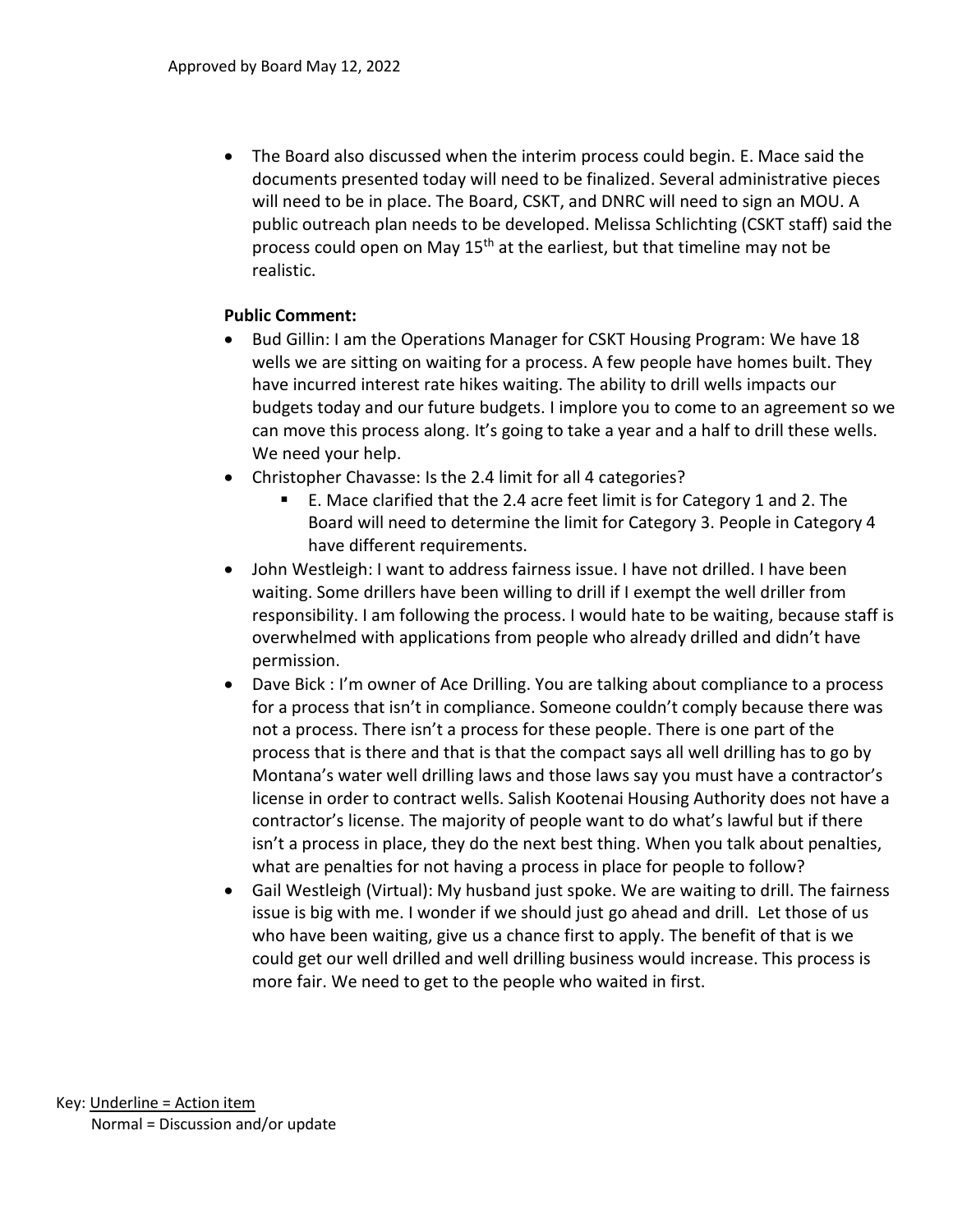#### Motion by T. Wall-McDonald

## To include applicants in Category 1 in the interim process. The goal would be to be ready to accept applications May  $16<sup>th</sup>$ , contingent on meeting on May 12 and the completion of all necessary tasks.

#### No second

• R. Noble suggested opening the process to both Category 1 and Category 2 but focus on processing Category 1 first and then process Category 2. Eight months have passed since the Effective Date. One driller could drill 50 wells at the most during this time. I don't think there will be a large number of applicants in Category 2.

#### Motion by R. Noble:

# Include Category 1 and 2 in the interim process but prioritize the processing of Category 1 applicants.

#### No second

- M. Schlichting pointed out that all applications need to be processing within 30 days or they will be deemed approved. If the Board prioritizes Category 1, you run the risk of running out clock on the 30 days and they get approved any way.
- T. Wall-McDonald suggested opening the interim process to Category 2 one month later. M. Schlichting said in that case it would be confusing to have both Categories on one form and suggested using two forms. E. Mace said it will take longer to separate the two categories.
- Mary Price (CSKT staff): We don't know how many applications will come in and we are struggling with this unknown. We want to avoid missing the 30-day time limit for review. A lot of people don't know about requirements of new ordinance. Do we have the staff necessary to implement an unknown number of applications within the 30 days?
- G. Smies asked how long will it take staff to process an application that is filled out correctly? E. Mace said if all information is included it will take 40 minutes. If pieces are missing, it will take longer. G. Smies asked what is a realistic number of applications to process in a week? E. Mace responded that he would reach out to other staff in the state to help to help get through a peak in applications received. I suggest we can do that maximum amount for a short burst of time. I can't imagine there is that much well drilling that has occurred since Effective Date.

#### **Board takes 15 minute break**

Motion withdrawn by T. Wall-McDonald No objection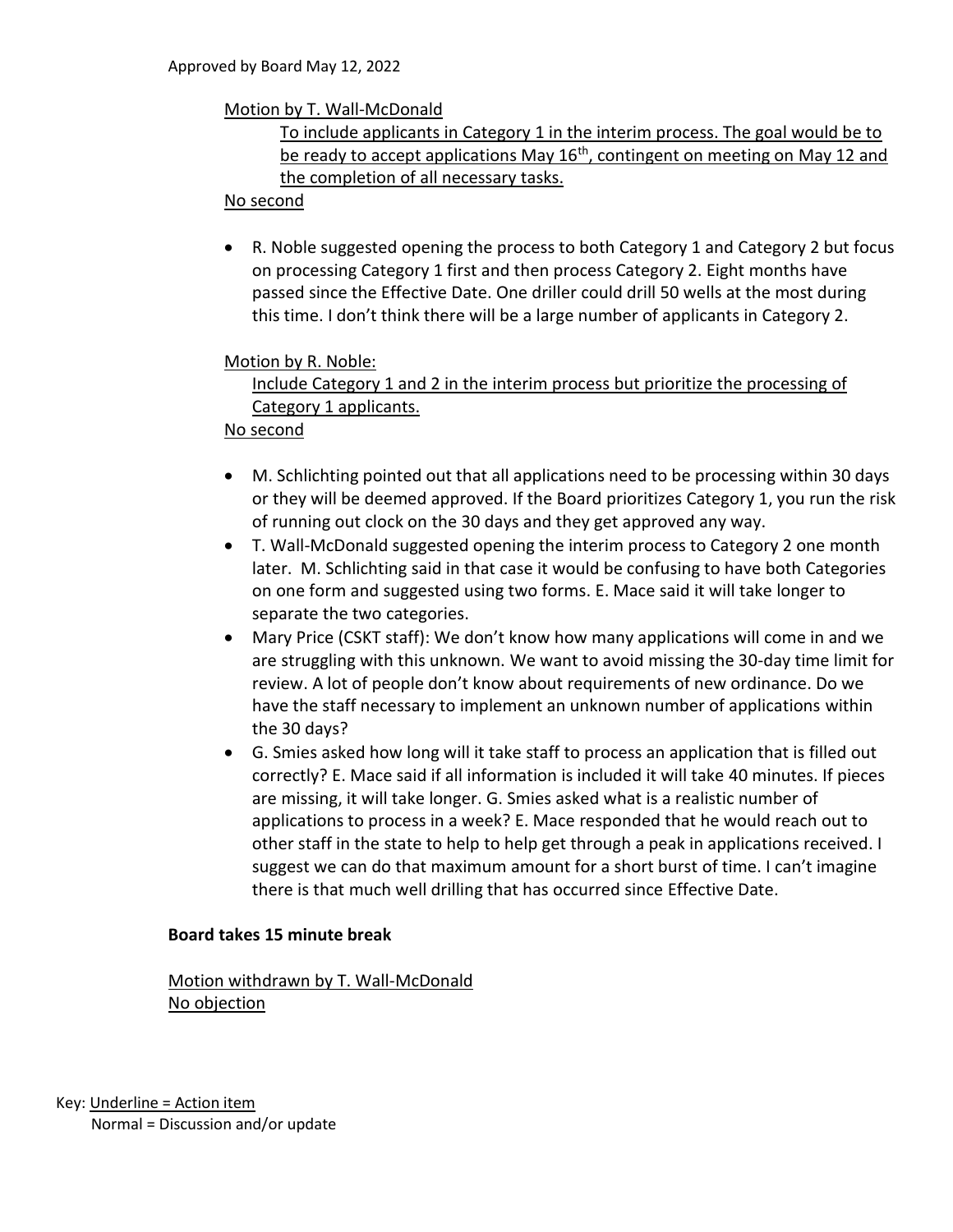# Motion by R. Noble

To approve proposed interim process with the following amendments. Beginning on June 1, 2022, the Board will accept applications for individual and shared domestic allowances for wells that have not been drilled. Beginning on July 1, 2022, the Board will accept applications for individual and shared domestic allowances for wells that were drilled after September 17, 2021 (the Effective Date) and before an interim process was approved. Applicants for wells drilled after September 17, 2021 and before an interim process was approved must file within 120 days or they may be subject to enforcement action.

#### Second by K. Pitt Vote result: Approved (5 to 0)

- M. Schlichting asked the Board to clarify whether they want the two categories of applicants to use the same form or different forms. The Board clarified that applicants in both categories should use the same form.
- **MOU between Board, CSKT, and State discussion (CSKT-Melissa Schlichting)**
	- M. Schlichting said that she and the DNRC will work toward finalizing a draft MOU now that the board has provided guidance on the interim process. We will also work on a separate interim funding agreement.

## • **Communication plan**

• M. Schlichting said we need to develop a public information and outreach plan. R. McDonald and I will get a plan done between now and May 12.

# **3. Updates**

- **Engineer Job Description and posting – discussion of salary range (DNRC-Arne Wick)**
	- Document presented and considered:
		- Proposed Staffing Plan Table
	- A. Wick clarified that the range of salaries for the engineer position that the technical team shared with the Board at the April 14, 2022 meeting included benefits within the total salary estimate. Recommendation from staff is that the table be used for general staffing planning.
	- Board members reviewed the Proposed Staffing Planning Table.

## Motion by T. Wall-McDonald

To accept the staffing plan and set \$731,960 as the maximum amount of the interim budget. This overall framework should provide guidance. There may be changes within the categories, but we try to manage and stay within this amount.

• M. Schlichting (CSKT staff): pointed out that this is draft and there will be a more detailed funding plan proposed for board consideration in the future.

Second by K. Pitt

Vote result: Approved (5 to 0)

Key: Underline = Action item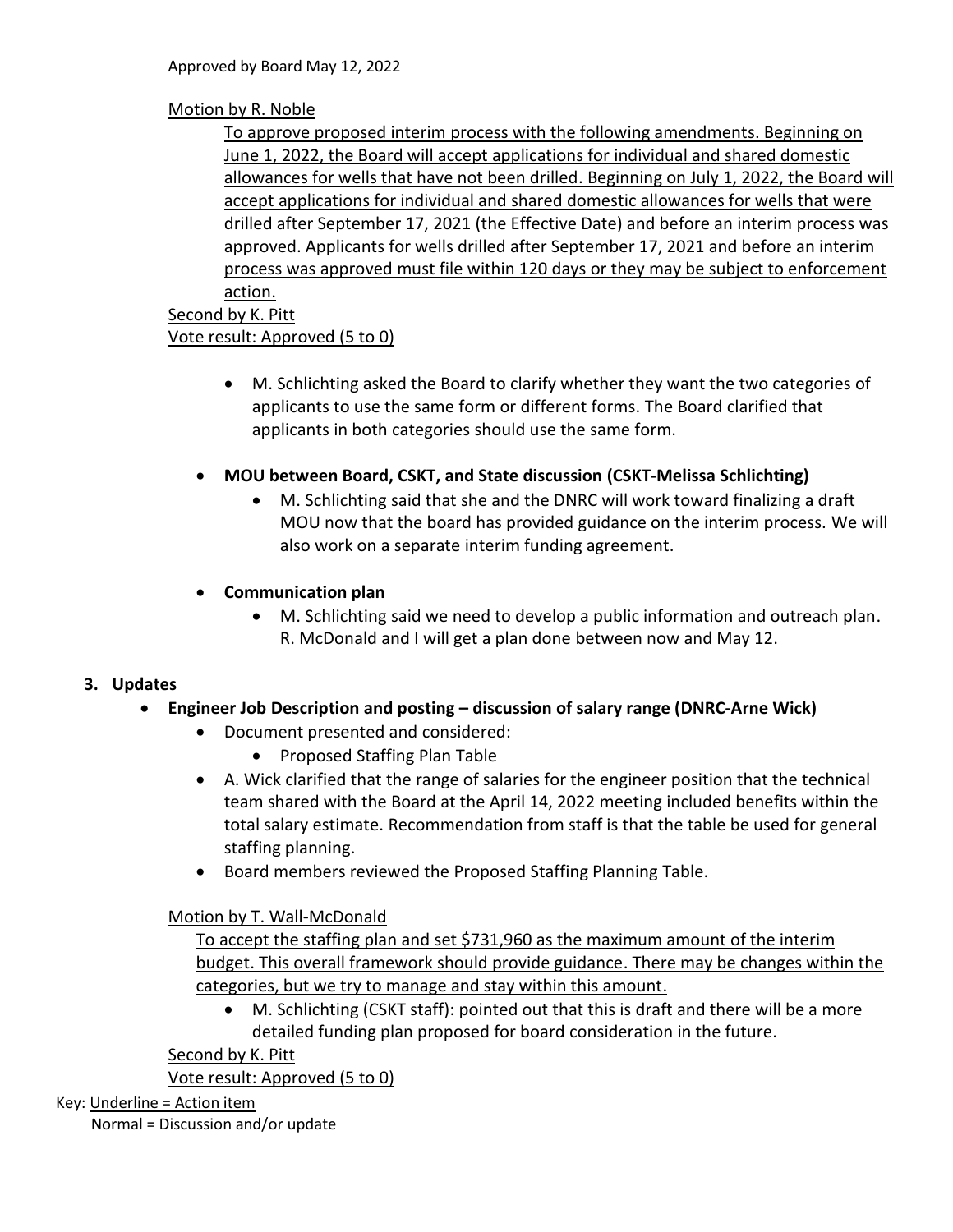- M. Schlichting updated the Board on the posting the Engineer job announcement. She has not posted it yet because she is seeking assistance from a human resources firm to help with the hiring process.
- The Board discussed various places where the position could be posted now including the Groundwater professional journal, the CSKT Natural Resources Department, DNRC and other list servs.
- M. Schlichting suggested the announcement say the position will be open until filled and applicant screening will begin on June 1, 2022.
- Board approved proposal by consensus.

## • **Administrative Items – office space, insurance, HR, accounting (CSKT-Melissa Schlichting)**

- M. Schlichting updated the Board on several administrative items. She secured general liability insurance and is seeking quotes for director's insurance. The lease has been signed. The Board will have physical custody May 15<sup>th</sup>. We have obtained some office furniture from Tribes. We could have first meeting there May 24<sup>th</sup>. She is waiting for estimates for accounting services. The human resources small group is setting times to meet with human resources professional to get proposals ready for the board's consideration on May 12.
- The Board discussed hosting an open house at the Office of the Engineer building and agreed that they should host it after the Board has a more time to get the Office of the Engineer established.

# • **Logo Communications (CSKT-Rob McDonald)**

- Documents presented:
	- FRWMB Logo Blurb
- R. McDonald gave update on the community invitation to design a logo for the Board. He has started circulating the invitation and has already received three submissions

## **4. Next steps**

- **Set next meeting: May 12, 2022 at 2:00 pm.** 
	- The meeting will be held at Kwat'aq'nuk Resort and Casino in Polson.

## • **Choose topics:**

• Continue discussion of the interim process for domestic allowances.

# **5. Public Comment**

• Dave Bick: Using Montana cadastral for confirming ownership will be problematic during the interim process, because cadastral only updates ownership every six months. Tribal legal ownership won't be updated on cadastral. This will be a major hurdle that will slow you down. You will need to add more to your process if you are relying on cadastral. You are underestimating the number of applications will come in. I haven't heard anyone talk about

#### Key: Underline = Action item